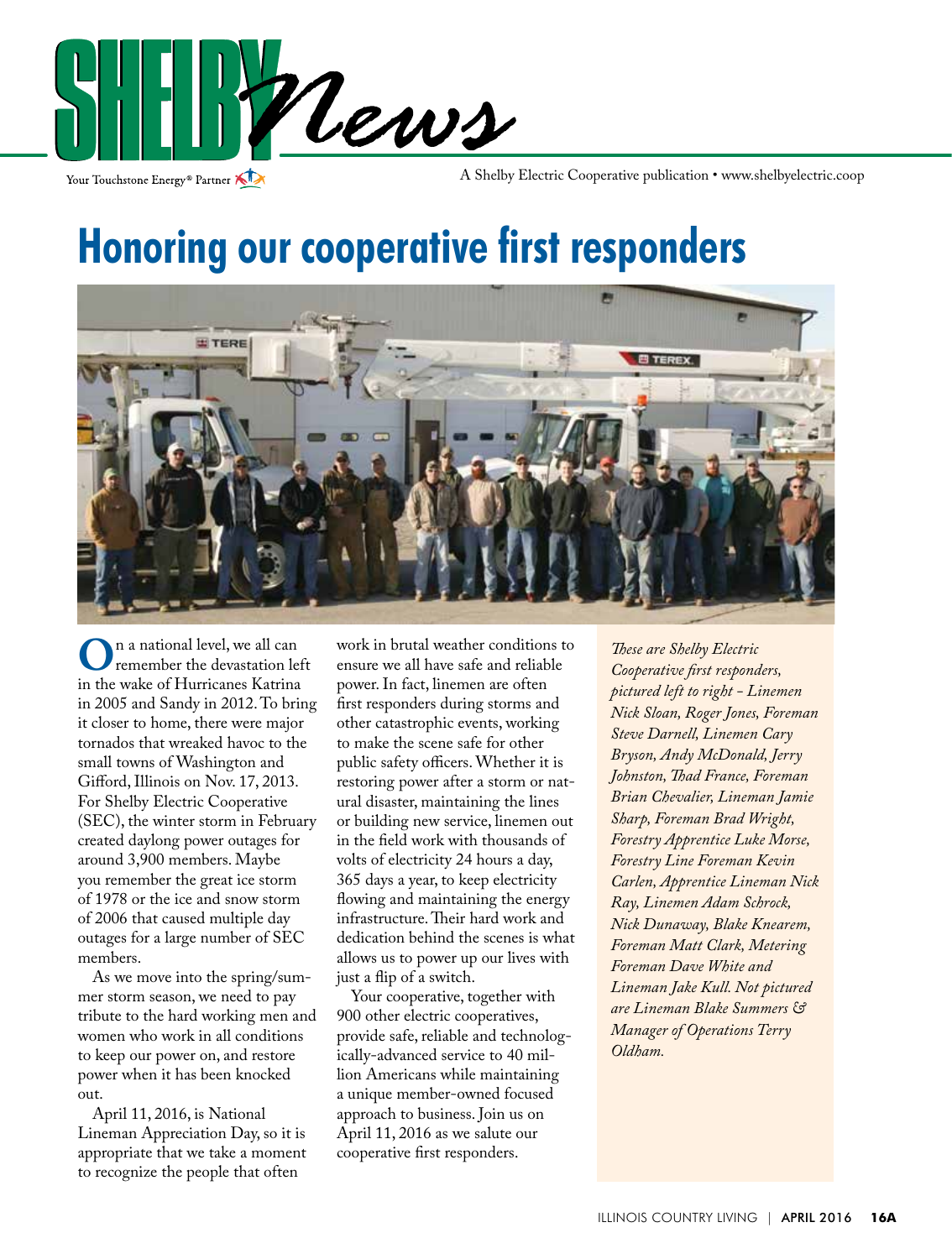# $\frac{1}{2}$

## **Bunton receives certification**



 Diane Bunton, PHR, Human Resources/ Regulatory Compliance for Shelby Electric Cooperative (SEC), recently added

Professional in Human Resources (PHR) to her achievements. The PHR certification is achieved by successfully completing testing in the

following areas: business management and strategy, work force planning and employment, human resource development, compensation and benefits, employee and labor relations and risk management.

 Additionally, Bunton has joined the Decatur Area SHRM #0555 for networking and continuing education opportunities. To retain certification, a PHR must complete 60 hours of continuing education every three years.

 This knowledge will aid Bunton in her career responsibilities at SEC which, in turn, benefits her co-workers, current and retired. Bunton has been employed with the cooperative for over 16 years.

*Congratulations Diane on this accomplishment!* 

### **Take control of your power with the SmartHub app**

**D**id you know you can have your<br>
cooperative send an email or<br>
text message when you are part of text message when you are part of an outage and when your power has been restored? All you need to do is sign up through SmartHub Web, which can be found on the cooperative's website shelbyelectric.coop. Just sign in, click on **notifications** and select **manage contacts**. After determining whether to receive notifications via email, text or both, go to **manage notifications** and choose to receive outage alerts, as well as other messages. If you haven't set up an account yet, you can do this at the same SmartHub Web link. You



P.O. BOX 560 Shelbyville, IL 62565 **Phone: 217-774-3986 or 1-800-677-2612 www.shelbyelectric.coop twitter.com/YourCoop facebook.com/YourCoop**

**Office Hours:** 7:30 a.m. - 4:30 p.m.



can find SmartHub how-to-videos on the cooperative's website and Facebook page.

 Download the SmartHub app for your smart devices from your favorite app store. You can report an outage, check your use, communicate with your cooperative and much more. Download it today.



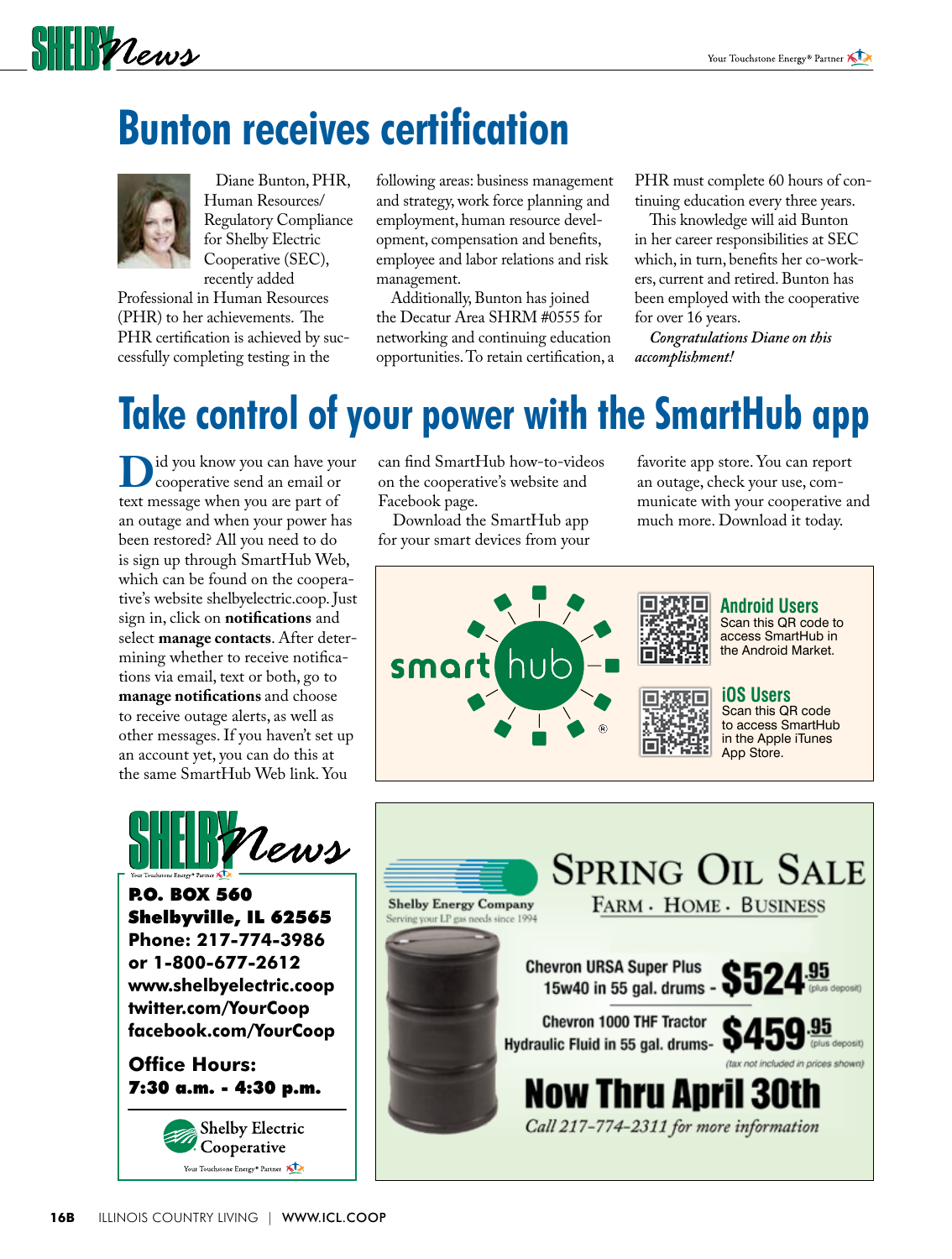

#### REAL LIFE **1 REAL POWER**

# **Getting Real with Marla ~ LED light bulb lingo**

we you ever walked<br>
up to a vast light bulb<br>
display in a store and felt display in a store and felt like banging your head on the shelf while muttering, "I just want a light bulb?" The options can seem daunting.

 Let's shed a little light on this subject.

 The Energy Independence and Security Act of 2007 required that common household light bulbs become 25 percent more efficient. It did not ban the use or purchase of incandescent bulbs. Many bulbs, such as three-way, appliance and chandelier, are exempt from the law's requirements. Therefore, most stores now offer a wide variety of light bulbs to choose from, including incandescent, halogen, compact fluorescent (CFL) and light-emitting diode (LED).

 When comparing energy efficiency, LEDs have risen to the top. For example, to provide comparable lumens (the amount of light), an incandescent bulb may use 60 watts of energy while an equivalent LED needs only 12 watts. This reduction in energy needed makes LEDs less expensive to operate. Replacing one 60-watt incandescent bulb, used eight hours a day for 30 days, with an LED is an energy savings of about \$1.47 a month. Don't forget to multiply that savings by the

#### **LED Lifetime Characteristics**

Compare and contrast the lifespan and power consumption for the available light bulb options.

|                      | Ξ                            |                                        | Ξ                                         | ₹                               |
|----------------------|------------------------------|----------------------------------------|-------------------------------------------|---------------------------------|
|                      | Incandescent                 | LED                                    | <b>CFL</b>                                | Halogen                         |
| Lifespan (hours)     | 750-2,000                    | 35,000-50,000                          | 8,000-10,000                              | 3,000-4,000                     |
| Power<br>Consumption | 100W<br>75W<br>60 W.<br>40 W | 16-20 W<br>$9 - 13$ W<br>12W<br>$8-9W$ | 23-26W<br>18-20 W<br>$13 - 15W$<br>10-11W | 70-72W<br>53W<br>43W<br>28-29 W |

number of bulbs switched!

 However, you may suffer from sticker-shock as the LEDs are generally more expensive to purchase. The bright spot is that they have longevity. LEDs tend to be quite durable; plus, their lifespan is the longest in the light bulb family. They can last from 35,000- 50,000 hours. If you were to use an LED bulb for eight hours a day, every day of the year, it could potentially last 12-17 years. Can you imagine only changing a burned-out bulb every 15 years or so?

 Now, you are ready to shop. Start by looking for the Energy Star label to help ensure quality. Look for bulbs that meet the type of fixture in which it will be used. Not all LEDs are approved or recommended for dimmable, recessed and enclosed fixtures.

 Next, know your colors. If I am going to have a light bulb in my lamp for 12-17 years, I want to like the light it produces. LEDs come in a wide array of hues. Bulbs described as casting "warm" or "soft" colors tend to produce light similar to an incandescent bulb. "Cool" light generally means a bluish tint is produced. "Bright white" will be most similar to daylight or the lighting in stores.

 Hopefully, this information will help you feel more confident in choosing the right bulb for your needs.

> ~ Marla Eversole, Member Services

**Shelby Energy Company 1-217-774-2311** 24-hours-a-day

**PWR-net Broadband Internet 1-877-994-2323**

7:30 a.m. - 4:30 p.m. Please leave a message after hours **Shelby Electric Cooperative 1-800-677-2612 1-217-774-3986** 24-hours-a-day